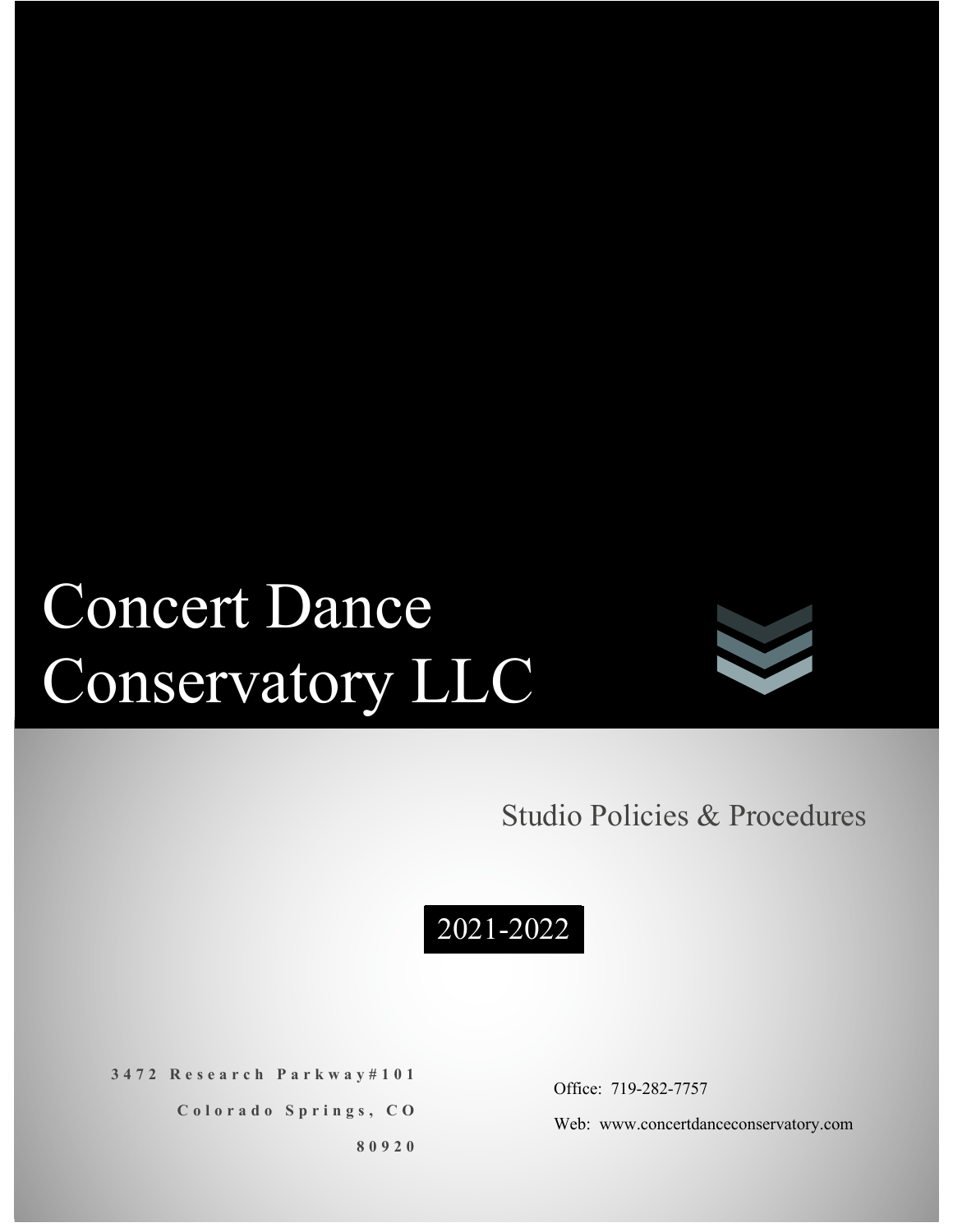**Fees/Tuition Due Date:** Please see separate Fee Schedule for tuition and punch card rates. **Tuition will be due on the 25th of the month for the following month's classes, (i.e.: Feb tuition will be due by 1/25). If tuition is not received by the 30th day of that preceding month, a late fee will be assessed.** CDC accepts cash, checks and credit card payments.

**NO REFUNDS** will be issued for the following: Registration fees, company fees, costume fees for costumes already ordered or tuition for the current month. A student must notify the CDC office, in writing, of their wish to withdrawal from a class by the 25<sup>th</sup> of the month BEFORE the month in which they wish to withdraw. If this notice is not given, a student may still drop a class or classes but will be charged for the following full month's classes.

**Communication/Information**: **Please be sure to check your email inbox regularly for important information from CDC** staff members regarding studio information. You are welcome to contact CDC via email, phone or in person and we are happy to speak with you. However, a habit of talking with us in person or via text and phone, in place of taking the time to read the emails CDC sends, results in a backlog of work and a hindrance in speed and production for the instructors/staff and director.

**Please make every effort to read the information provided via email, on the studio web site and the information posted and handed out at the studio. Also, please make every effort to keep track of your own child's class schedule.** Again, we are happy to assist, but dependence upon studio staff looking up each family's class schedule and tuition due on a regular or recurring basis does, again, create a backlog in work and a reduction in productivity.

We will be checking phone messages and emails daily and will return your emails and calls in a prompt manner. We will also be available in person to assist you during the following business hours. **Please reference our "Open Door Policy" section below, if you need more than a few minutes to discuss any matter:**

| Monday                                       | Tuesdav            | Wednesdav   | Thursdav                   | Fridav                         | Saturdav                        |
|----------------------------------------------|--------------------|-------------|----------------------------|--------------------------------|---------------------------------|
| $3:30-9:00$                                  | $4:15-9:00$        | $4:00-9:15$ | 1:00-2:15 &<br>$4:30-9:00$ | $11:30-2:00 \&$<br>$3:30-9:00$ | $9:15-2:30 \&$<br>$3:00 - 5:30$ |
| $\sim$ $\sim$ $\sim$ $\sim$ $\sim$<br>$\sim$ | $-100 - 200 - 200$ |             |                            |                                |                                 |

**Studio Office Phone:** 719-282-7757

**Web Site:** www.concertdanceconservatory.com **Mindy Email:** mindy@concertdanceconservatory.com

**Class Cancellations:** In the event that CDC needs to cancel a class due to weather, emergency or any other scenario, we will schedule a make-up class or provide an option of making up the canceled class during another class time. We will credit the student's tuition account if we fail to provide a make-up class option. This credit is only available to students due to classes canceled by CDC. It is not available to students who miss their regularly scheduled classes or who choose not to attend the makeup class provided.

We will do our best to notify each student/family far in advance or early in the day if a cancellation will need to take place, (usually before 2:00 PM, if possible). We will send out mass emails and/or texts and will update our web site with cancellation info. If you do not hear from us ahead of time, please assume classes are still running. If we need to cancel after classes have started, we will notify each student/family immediately.

We will not necessarily follow surrounding school district cancellation schedules during times of severe weather, as many of them have to close due to morning bus transportation safety. We, however, hold classes later in the day and evening, after streets have been plowed. You are always welcome to call or text if you are unsure whether or not your regularly scheduled class will be held, but if you have not received a notification and do not see a cancellation on our website's home page, please assume classes are running. The studio phone number is a land line and will not be able to receive texts.

Each family should, of course, make the decision of whether or not to attend classes during snow or other bad weather based on their own drive and surrounding area's conditions. An absence due to weather will be excused. It is then the individual student's responsibility to find another class within the CDC schedule to use as a make-up class.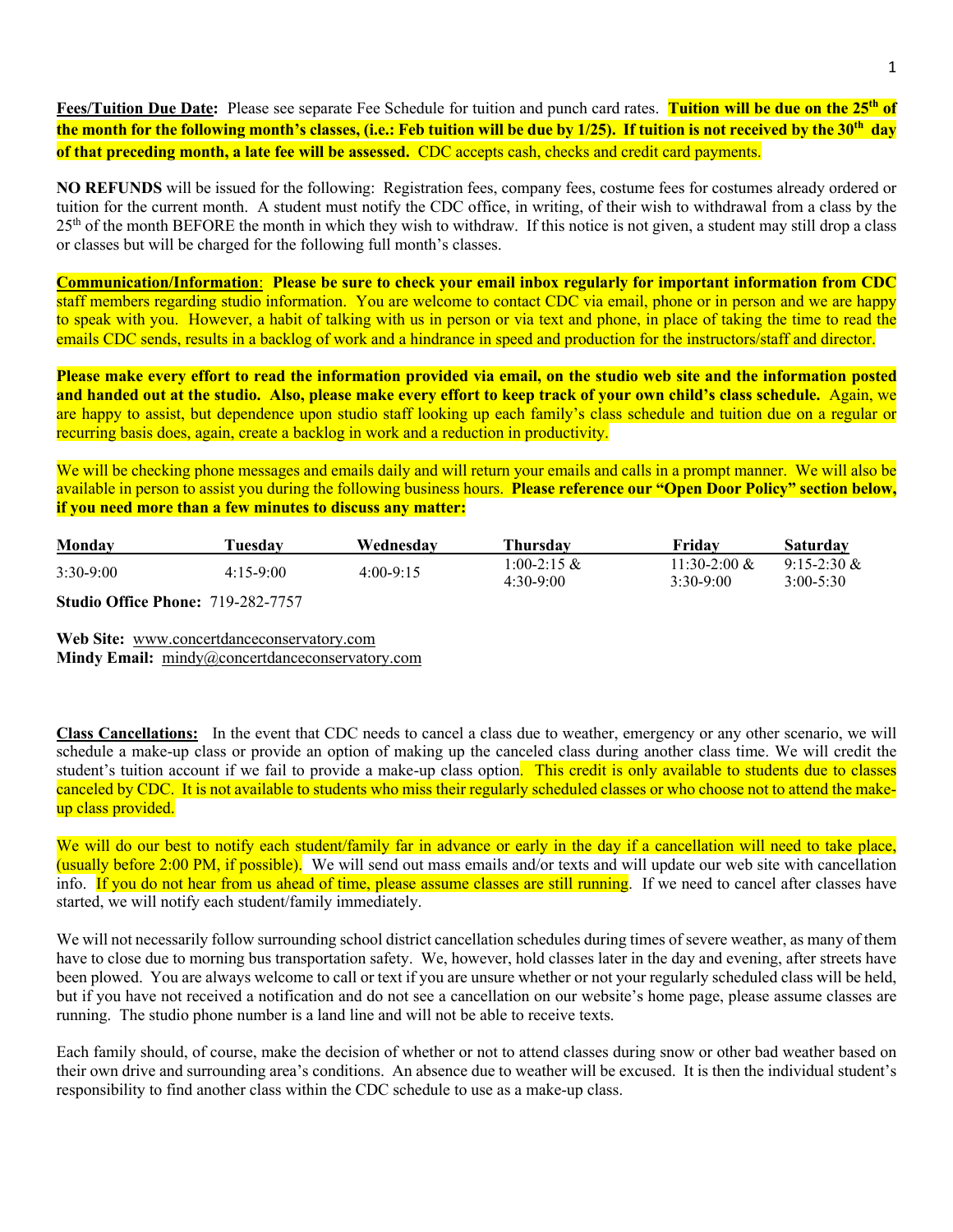**Important Studio Dates/Studio Closures for Holidays and Breaks:** CDC Will close for a Winter/Holiday break during the second half of December, on most major national holidays and during a week in the spring for Spring Break. We will also close for session breaks between school season and summer session classes. Our Web site will be updated regularly to show a list of currently known closures and important dates. www.concertdanceconservatory.com. We will also send emails showing studio closure dates.

**Studio Conduct:** All employees, family members and students are expected to conduct themselves with kindness, professionalism and respectfulness toward others when at the studio and when at studio functions. We highly discourage emotionally charged behavior, gossip and division within the studio. Although dance can be inherently competitive, we ask that this be used to inspire dancers to better themselves, rather than to tear others down. We ask that students, parents and teachers support the success and growth of each student at CDC.

Young children should be accompanied by adults when entering and exiting the building. Children should not be left to run through the studio or to disrupt the classroom environment. We ask that every visitor keep in mind the atmosphere, volume and decorum necessary to allow for the proper concentration and learning of the students within the classroom.

**Open-Door Policy:** Open communication can help to diffuse any misunderstandings and address questions and concerns. We encourage individuals to schedule meetings via the CDC office if they have major concerns or questions which need to be addressed. We ask that parents and students refrain from confronting or delaying instructors before, during or after classes. Scheduling a meeting is a great way to create the time and atmosphere necessary to address concerns. CDC asks individuals to present their concerns in a calm and respectful manner.

Also, when wanting to speak with an instructor or director, please keep in mind that stopping by before or after class, without notifying CDC, may not give you the time you desire. Staff members are regularly moving from administrative work or other classes to the next class and may not necessarily be available to you when you stop in. Again, please schedule a meeting to avoid an uncomfortable or discouraging situation. Please remember that CDC staff members are handling an entire studio, its programs, classes and performances and multiple families.

Also, although we welcome your suggestions and input and will always give you a hearing, please take a moment to consider the time and thoughtfulness put into our studio policies and business decisions before they are ever put into play. We do not make any decisions lightly or without research or experience. There are many factors driving each policy and procedure at CDC. Please consider the experience of those making the decisions and the time involved behind the scenes before offering suggestions or taking offense to a requirement or procedure. Your CDC staff consists of human beings who work hard to provide an excellent experience to all students and family members at CDC. Please be respectful of their time, professional experience, feelings and hard work when raising a question, suggestion or concern, just as they keep the well-being of you and their students foremost in their minds when creating policies and requirements.

Many times friction can result from a family's failure to read or adhere to our policies. Please check policies before plunging into an emotional discourse with any staff members at CDC.

**Classroom Conduct:** Students should be respectful of each instructor and classmate while attending class. They should refrain from arguing with an instructor or fellow student and should remain attentive at all times. Students should not talk during class unless the given activity allows for communication. Phones are not allowed during class time and should be silenced and kept out of the way during each class session. Students should end each class by clapping and thanking their instructor.

Students should treat the studio as a classroom environment and should not run or rough house on the studio floor or in any part of the facility. Hanging on the barres is prohibited. No student should push, hit or put their hands on another student in a harmful or invasive way. Such behavior will be met with zero tolerance and will result in a student being asked to leave class. This behavior may result in expulsion from the studio per instructor and owner discretion.

Students are asked to raise their hand when they have a question and should also ask permission before leaving class to get water, use the restroom, etc. Each student should bring their own water bottle to class to avoid having to leave class to hydrate themselves. The office will also keep water bottles on site during class times. These water bottles are available to students if they forget their own water.

Students should give 100% effort in each class and should approach each class, exercise and challenge with a positive and willing attitude. We ask that students see correction and instruction as a positive and remain open to being taught, to being pushed to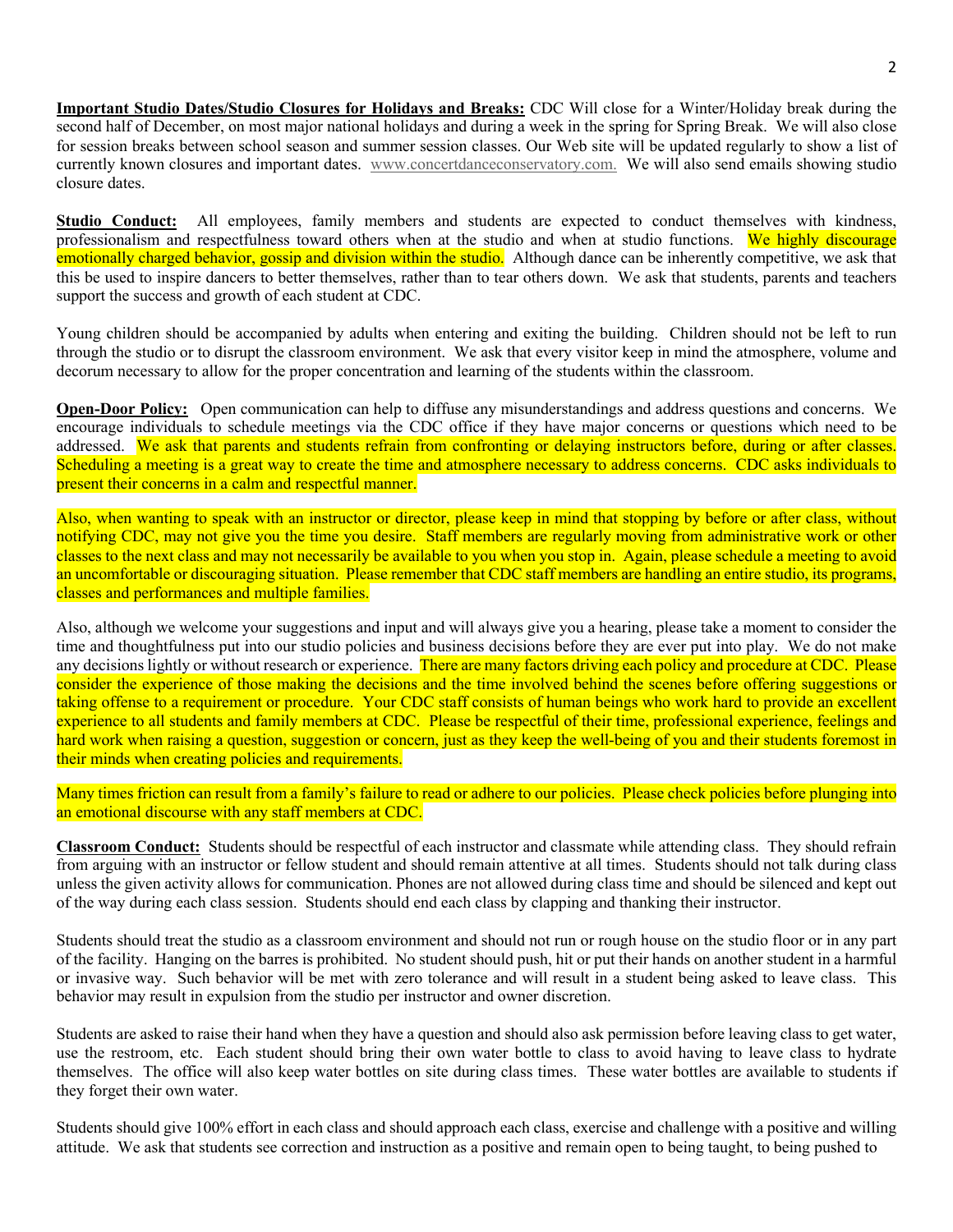their full potential and to receiving correction, critique and feedback. CDC is an educational environment, not a recreational facility.

No gum or food allowed in the classroom. Students should stay hydrated with water during class time. No soda, tea, juice, etc.

**Studio Safety:** Students should remain inside the studio until their ride arrives to pick them up. Students should refrain from running, horseplay and/or hanging on the barres. We ask that parents arrive in a timely manner to pick up their students. Please keep in mind that CDC is not a daycare or babysitting facility. Our staff members do have other jobs and obligations and may not be available to supervise a student far in advance of a class or long after a class has ended. Please notify the office or Artistic Director if you will be late to pick up your student.

Also, please be aware that classes may end 5-15 minutes late on some occasions due to delays between classes when instructors are tending to student and parent questions, allowing time for students to use the facilities and/or change shoes, etc. CDC works to make sure each student is receiving the full class time their family has paid for. Sometimes that may mean having to keep a class beyond its finish time.

Students should ask permission before utilizing studio space for any activity.

Students must wear sweats or street clothes over their dance clothes when entering and exiting the building. This is necessary for professionalism, personal safety and for keeping their muscles warm before and after athletic activity. Students should refrain from wearing their dance shoes on the sidewalk or asphalt.

\*All students and visitors should **remove their street shoes before stepping on the Marley** dance floor. This is necessary for the preservation of the floor.

**Parent/Family/Friend Observation:** CDC may, if needed, provide class observation weeks during each semester. CDC wants its customers to be able to view the progress and learning environment of its students. However, it is very difficult for students to concentrate and learn proper studio etiquette if they are observed during every class/on a regular basis.

We do ask that parents drop their students off, leave the premises during class and return at the end of class. Due to the unique nature of the space, CDC does realize parents/visitors may be present during the last few moments of each class. We understand there is not a separate waiting space for parents and visitors at CDC, so we do not require that parents/visitors wait outside or in their cars. We do, however, request that parents/visitors not make a habit of staying to watch full classes on a regular basis.

Exceptions can always be made for special visitors and special circumstances. Please simply ask the instructor if observation is appropriate before the start of class.

Parents of new students attending trial classes may observe these trial classes to aid them in their decisions on enrollment. All observing family members should remain quiet during class time and respect the studio as a classroom learning environment.

**\*Pre-School/Pre-Dance Levels:** A standing exception to CDC's observation rules exists for parents of pre-school aged students, (and to some Dance A Level 5-7 yr old students per case, pending discussion). Any parent who feels it necessary to stay to watch their child during a pre-dance level class may do so. We realize this is a younger age group with different needs than students ages 6, 7 and up. We just ask that observing parents refrain from interjecting or creating a disturbance during class time. We also encourage parents of these younger students to gradually allow for the independence of their child during class time, if/when they feel it is appropriate, to prepare their child for classes in future years. We ask that at least one parent or guardian stay during class time if their dancer is young enough to require assistance when using the restroom.

**Performance Conduct:** Students should attend all rehearsals for the performances in which they intend to participate. Failure to attend rehearsals may result in dismissal from the performance. All dress rehearsals are mandatory. In addition, students are expected to participate in planned performances, even if ill on the day of performance.

A student will only be excused from a performance, in which they have agreed to participate, in times of family emergency or severe physical injury, (i.e.: broken bones, snapped tendons). It is important that we all work as a team when rehearsing and performing.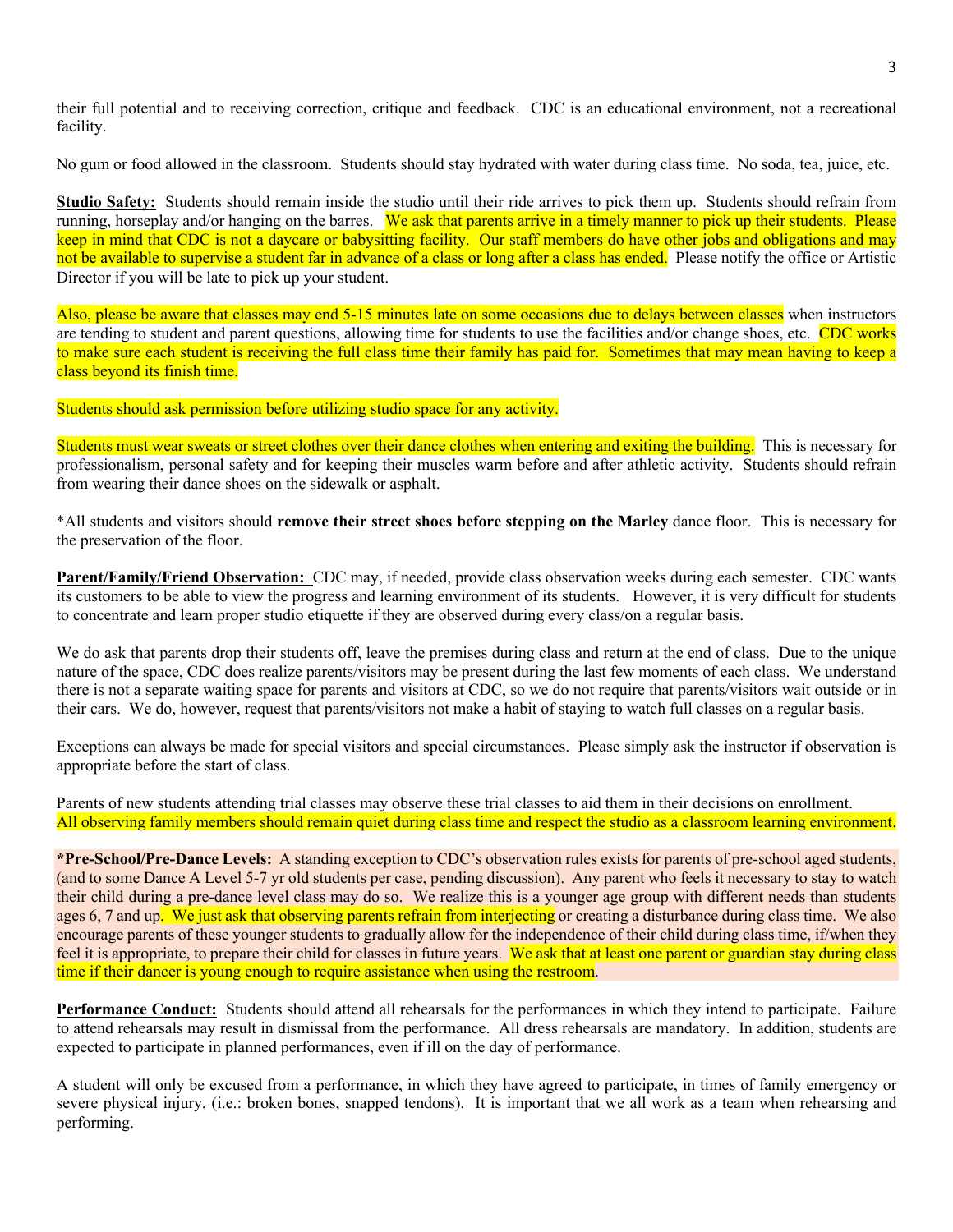Students should NEVER wear their costumes to or from a performance venue. They must always arrive and leave in street clothes, sweats or company/studio sweats.

**Injury/Injury Prevention:** CDC instructors will teach with a high focus on correct technique which, in turn, leads to knowledge of the body and proper injury prevention by its students. A student should be prepared to participate in classes using "active rest" when they are dealing with a non-debilitating injury. A student should, of course, refrain from classes if they break a bone or snap a tendon. Students should notify instructors of injuries immediately and should be open to allow the instructor to watch their movement for a time in order to assess the proper way to proceed.

#### **Attendance/Punctuality/Make-Up Requirements**

**Regular Attendance:** Dance, as an athletic art form, trains smaller/less regularly used muscle groups and requires extreme motion within a dancer's joints and ligaments. Because of the rare nature of this activity, dance does tend to require its participants to actively train more regularly than they might have to if engaged in a different type of athletic endeavor. It is, therefore, important for a student to attend class regularly to allow for the proper training of his/her body's muscle memory, strength, stamina, flexibility and reflex. Regular attendance is also essential to a dancer's individual progress, as well as to the progress of the other class and team members within the student's classroom.

**Excused Absences:** However, it is probable that students will need to miss classes from time to time due to school requirements, illnesses, vacations, family emergencies, etc. Please notify CDC of any absences far in advance, if/when possible. This will help the instructor/choreographer to plan accordingly. You may contact the office via phone or email to alert CDC of your absence. Communication is key.

**Non-Excused Absences:** CDC does not recognize attending parties, family dinners or recreational activities with friends as excused absences. CDC also does not expect regular, weekly homework or tending to natural occurring bodily functions to cause a dancer to miss classes or rehearsals. We highly encourage students to manage their time wisely for the completion of homework and for test/final exam studies when not in class. We can work with students during excessively busy or high-pressure school times, but ask that homework and finals not be used as an excuse to be absent from classes on a regular or frequent basis.

Also, CDC will not excuse a student's absence if they do not notify CDC of their absence ahead of time, (except in the case of sudden illness, vehicle trouble, weather interference or family emergency).

**Excessive Absence:** If a student exhibits a pattern of regular or excessive absences in any one class or group of classes, CDC will schedule a meeting with the student and their parent(s) to determine the best course of action. Excessive absence will keep a student from progressing accordingly and from progressing at the same level as the other students within a class. Regular absence from classes may result in a student being removed from portions of choreography and/or delay their progress to the next level.

**Long-Term Commitments:** As a dance studio, CDC exists to educate and encourage young artists toward the pursuit of experiences within the performing arts world. CDC will work with students participating in school or community plays or performances, those participating in extra-curricular musical or otherwise artistic activities, students involved in school dance teams and/or those who have a long-term academic commitment. The CDC staff will meet with students on a case-by-case basis when long-term conflicts arise, to determine the best approach toward their dance class schedule.

Students participating in CDE, (Company), should realize that participation in the performance company requires a heightened commitment to classes and choreography rehearsals. This should be taken into consideration when a dancer is deciding whether or not to participate in a long-term commitment outside of CDE. Absence from company could cause a major reduction in the number of dances the missing student will be allowed to learn and perform.

#### **Concert Dance Ensemble (Company) Members: See Company Contract**

**Tardiness/Arrival Time/Business Doors Open:** CDC discourages tardiness and recommends that each student plan to arrive at 5-10 minutes early for each class. Students should not, however, plan to arrive 20-30 minutes early for class UNLESS there is another class running before theirs starts. Staff will usually open the studio doors 5-15 minutes before the day's first class.

Students should be in proper attire and footwear, with their hair up, ready to begin class at class start time. If stuck in traffic or delayed by weather, please notify CDC via phone or text. Excessive tardiness may be addressed by a CDC instructor with the student and their parent(s). A student will not be allowed to participate in any class if they arrive more than 15 minutes late. This is to promote the safety and health of the student's muscles and to prevent injury to his/her body.